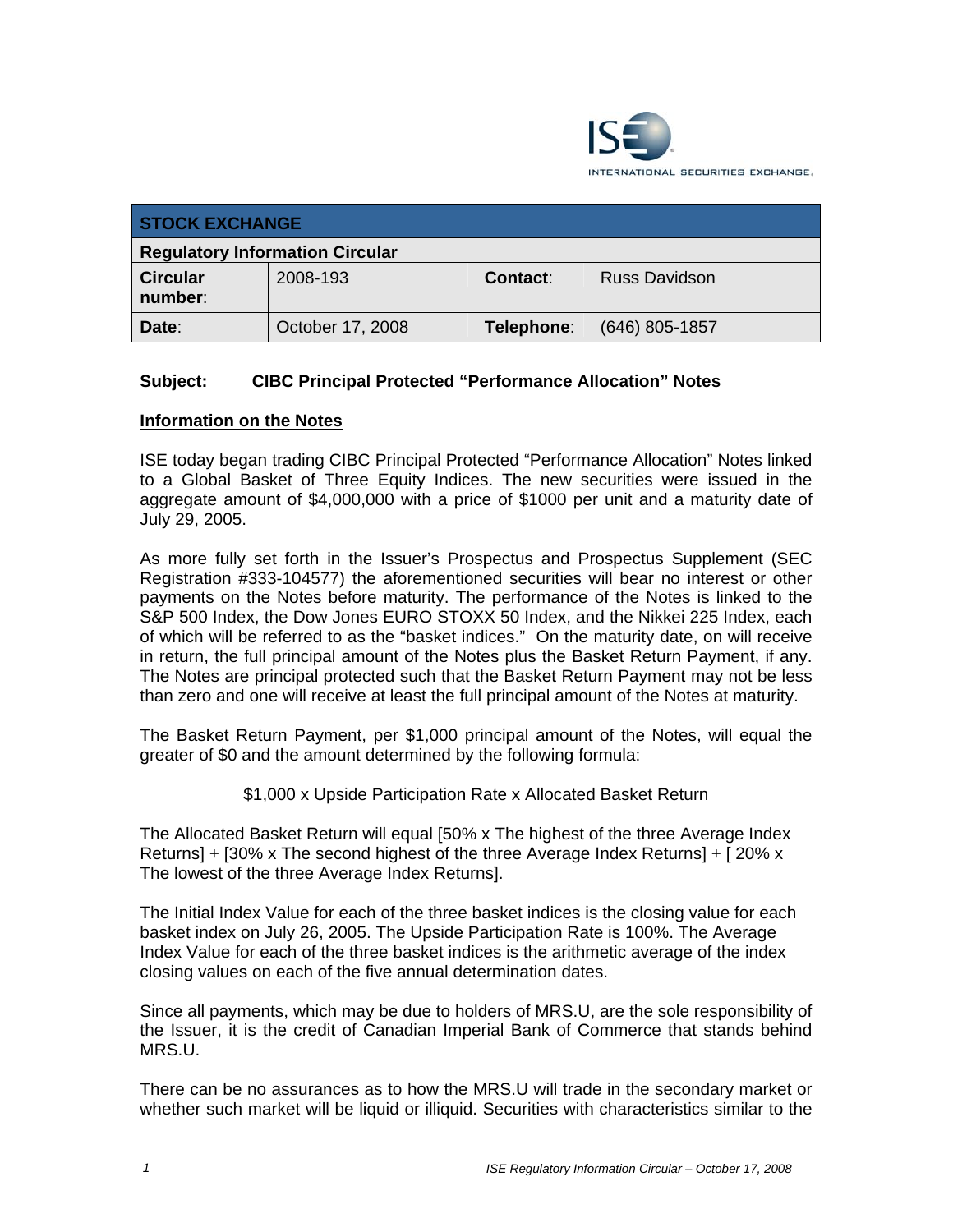MRS.U are unique securities, and there is currently no secondary market for the MRS.U. The market value for the MRS.U will be affected by a number of factors including, but not limited to, the volatility of the underlying securities, the dividend rate on the underlying securities, as well as the market interest and yield and the time remaining to the maturity of the MRS.U.

Information concerning taxation may be found in the Prospectus.

The Trustee for this security is Wilmington Trust Company.

Trading in the shares on ISE is on a UTP basis and is subject to ISE equity trading rules. The shares will trade from 9:00 a.m. until 4:00 p.m. Eastern Time. Equity Electronic Access Members ("Equity EAMs") trading the shares during the Pre-Market Session are exposed to the risk of the lack of the calculation or dissemination of underlying index value or intraday indicative value ("IIV"). For certain derivative securities products, an updated underlying index value or IIV may not be calculated or publicly disseminated in the Pre-Market hours. Since the underlying index value and IIV are not calculated or widely disseminated during Pre-Market hours, an investor who is unable to calculate implied values for certain derivative securities products during Pre-Market hours may be at a disadvantage to market professionals.

Equity EAMs also should review NASD Notice to Members 03-71 for guidance on trading these products. The Notice reminds members of their obligations to: (1) conduct adequate due diligence to understand the features of the product; (2) perform a reasonable-basis suitability analysis; (3) perform customer-specific suitability analysis in connection with any recommended transactions; (4) provide a balanced disclosure of both the risks and rewards associated with the particular product, especially when selling to retail investors; (5) implement appropriate internal controls; and (6) train registered persons regarding the features, risk and suitability of these products.

**This Regulatory Information Circular is not a statutory Prospectus. Equity EAMs should consult the Trust's Registration Statement, SAI, Prospectus and the Fund's website for relevant information.**